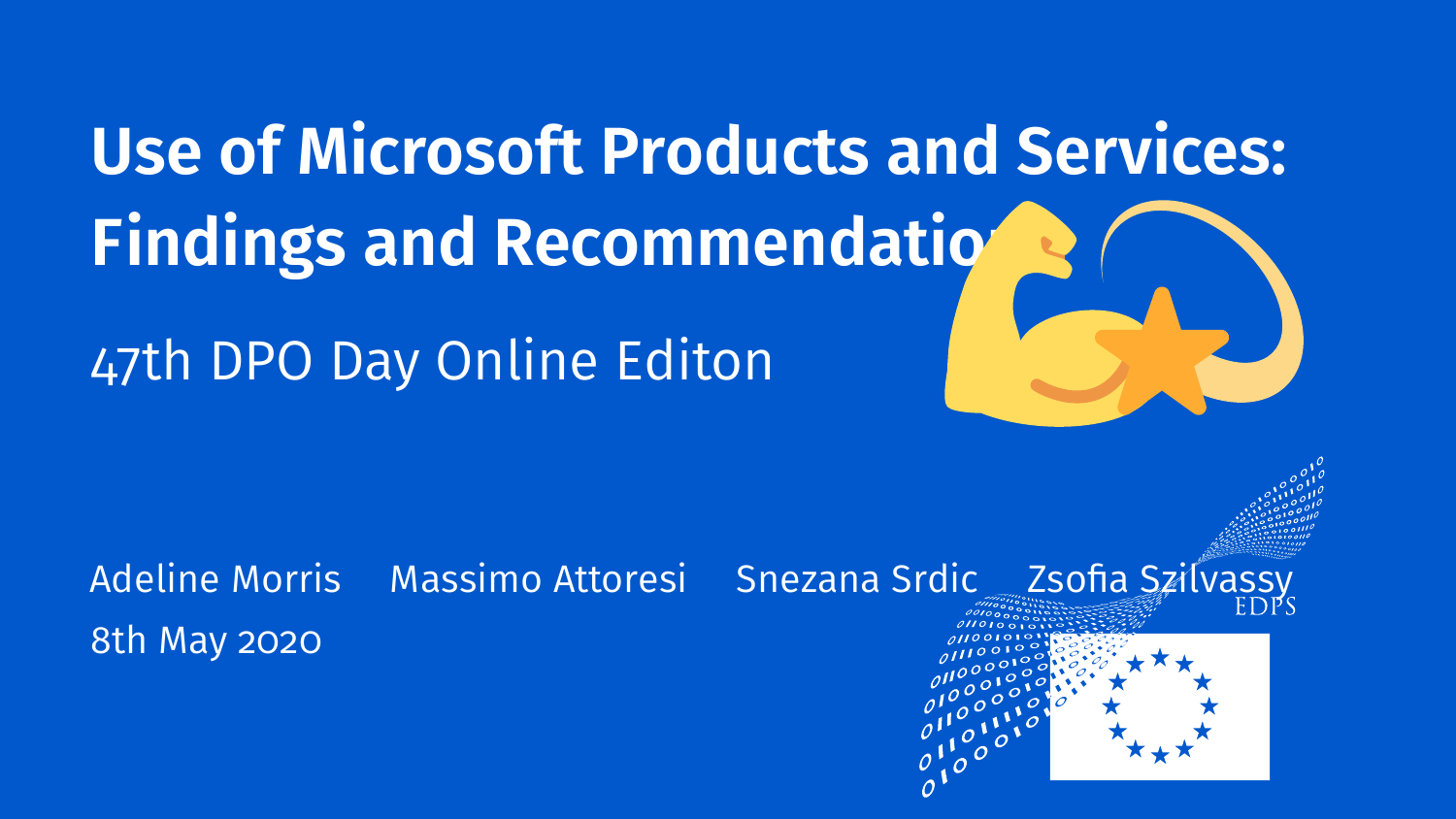1. [Inter-Institutional Licence Agreement](#page-2-0)

- 2. [Microsoft as Controller](#page-5-0)
- 3. [Controller-Processor Agreement](#page-12-0)

4. [Data Location, Transfer, Disclosure](#page-16-0)



#### 5. [Technical Measures](#page-21-0)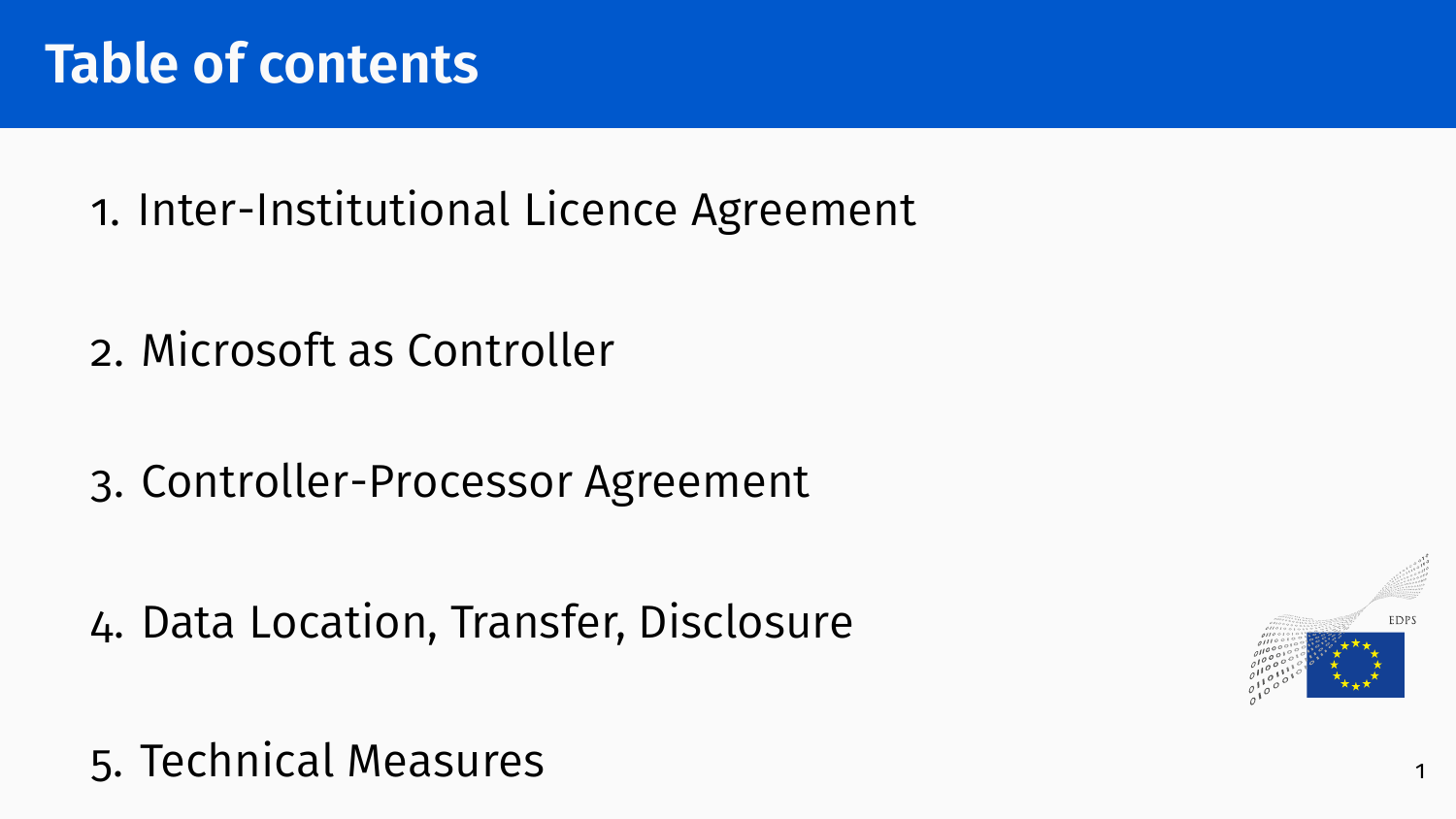# <span id="page-2-0"></span>**[Inter-Institutional Licence](#page-2-0) [Agreement](#page-2-0)**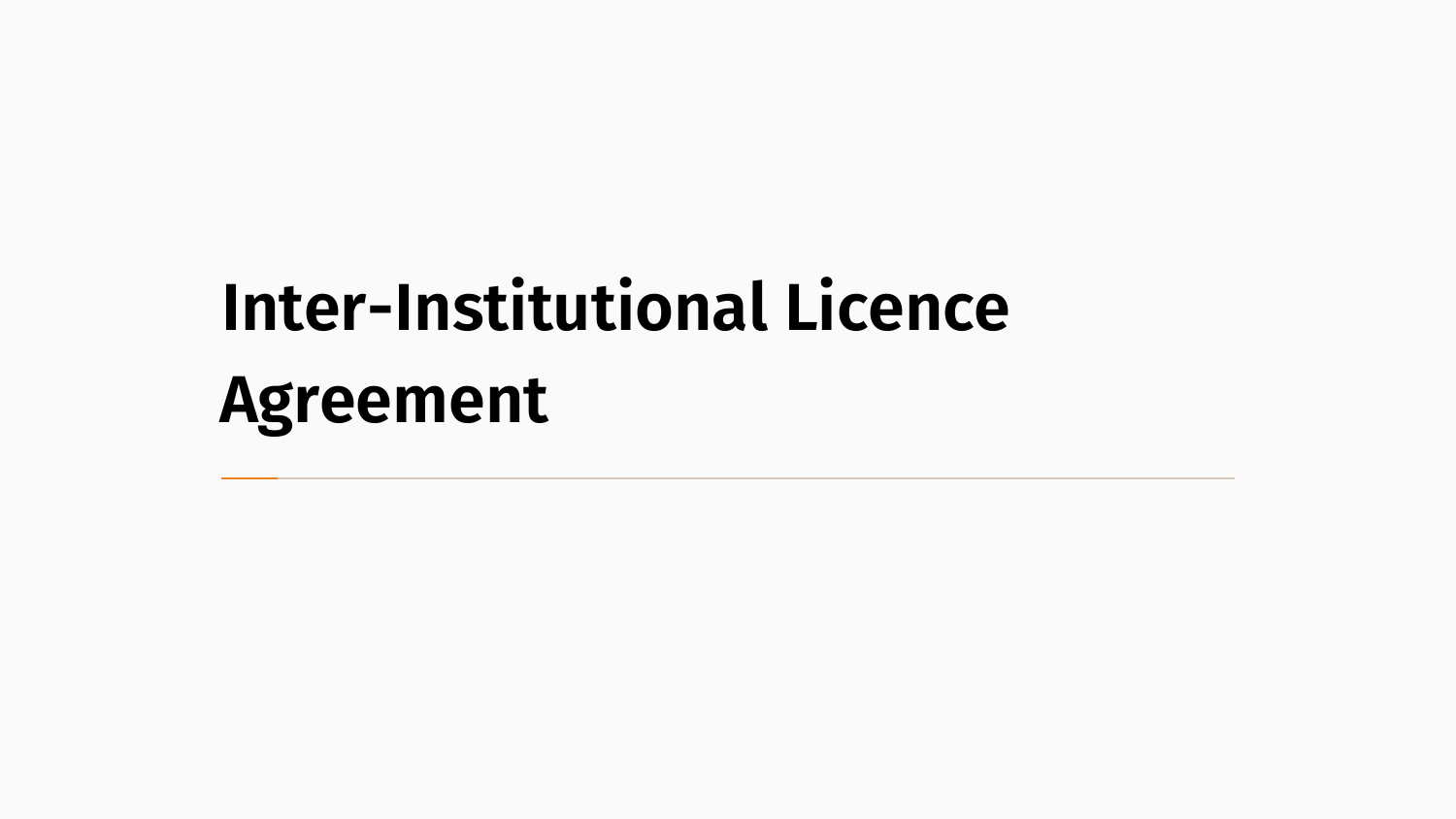### **Inter-Institutional Licence Agreement (2018)**

- Negotiated umbrella agreement
	- Master Business Services Agreement
	- Enterprise Agreement
- Enrolments
- Standard documents, e.g.
	- Online Services Terms
	- Product Terms
	- Data Protection Addendum

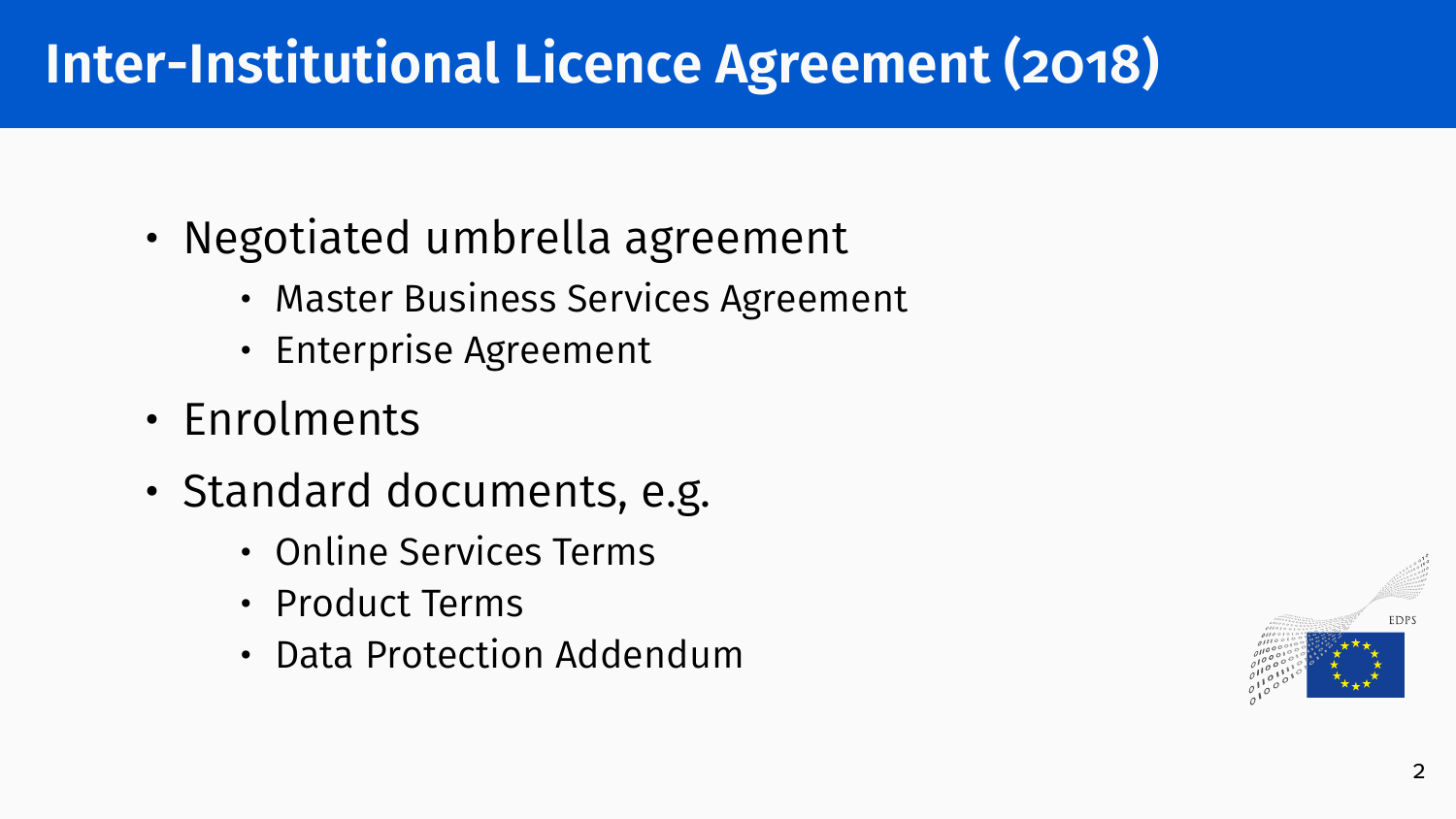- Commission = lead institution
	- manages the contract
	- assists other institutions with implementation
- Other institutions = controllers
	- accountable
	- ensure data protection by design and default

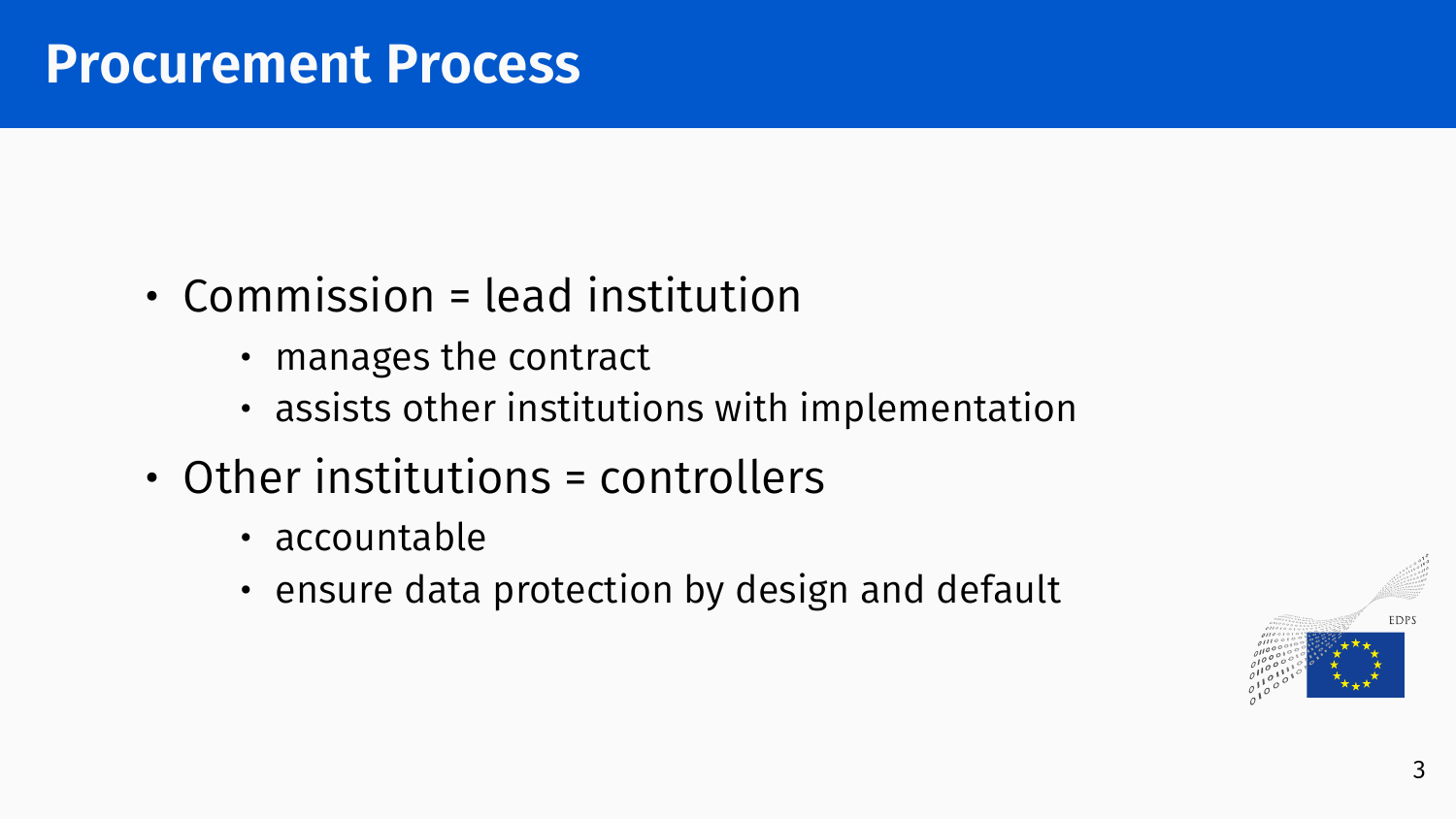# <span id="page-5-0"></span>**[Microsoft as Controller](#page-5-0)**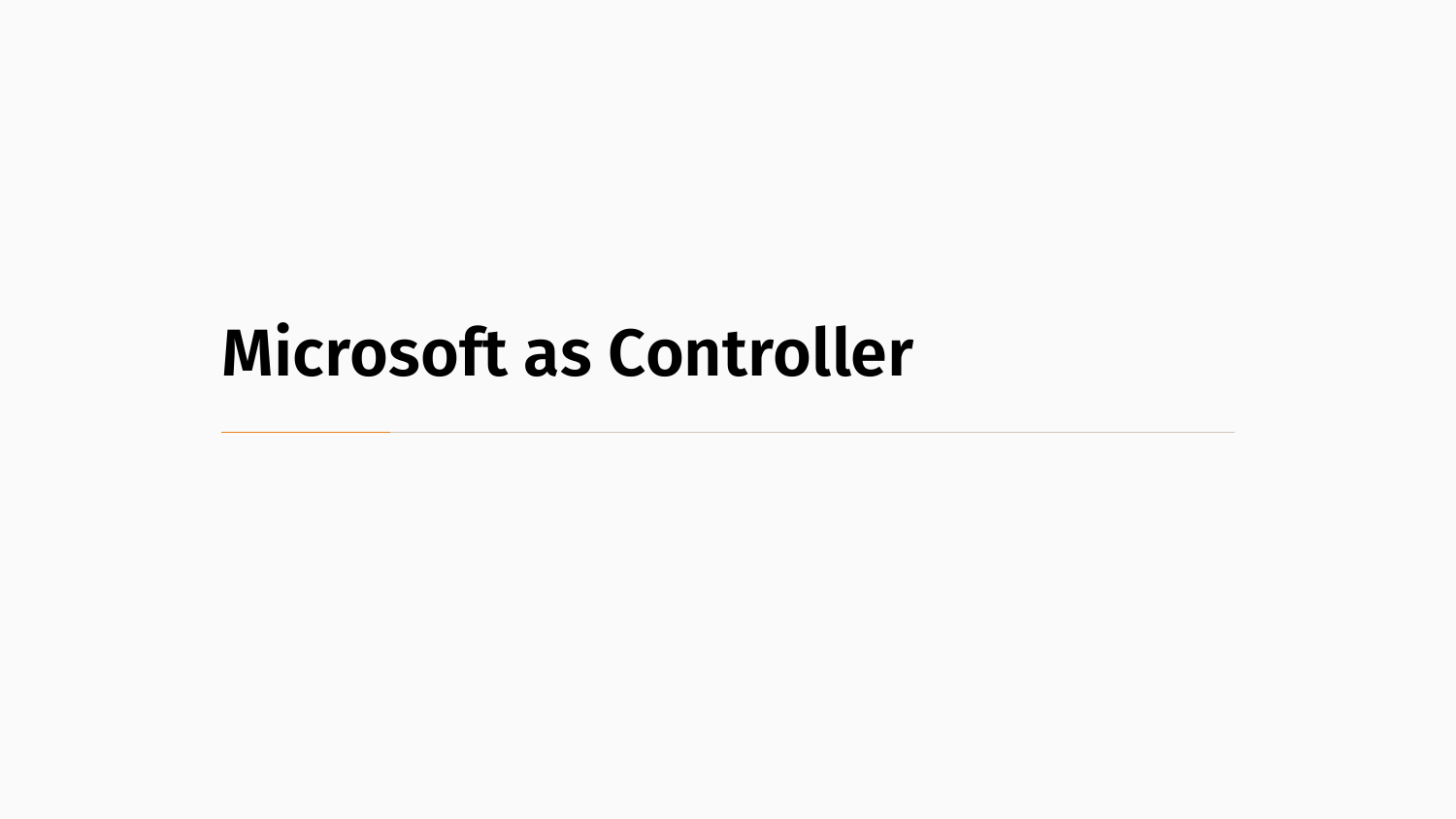- Unilateral amendment
- Limited data protection obligations
- Insufficient purpose limitation

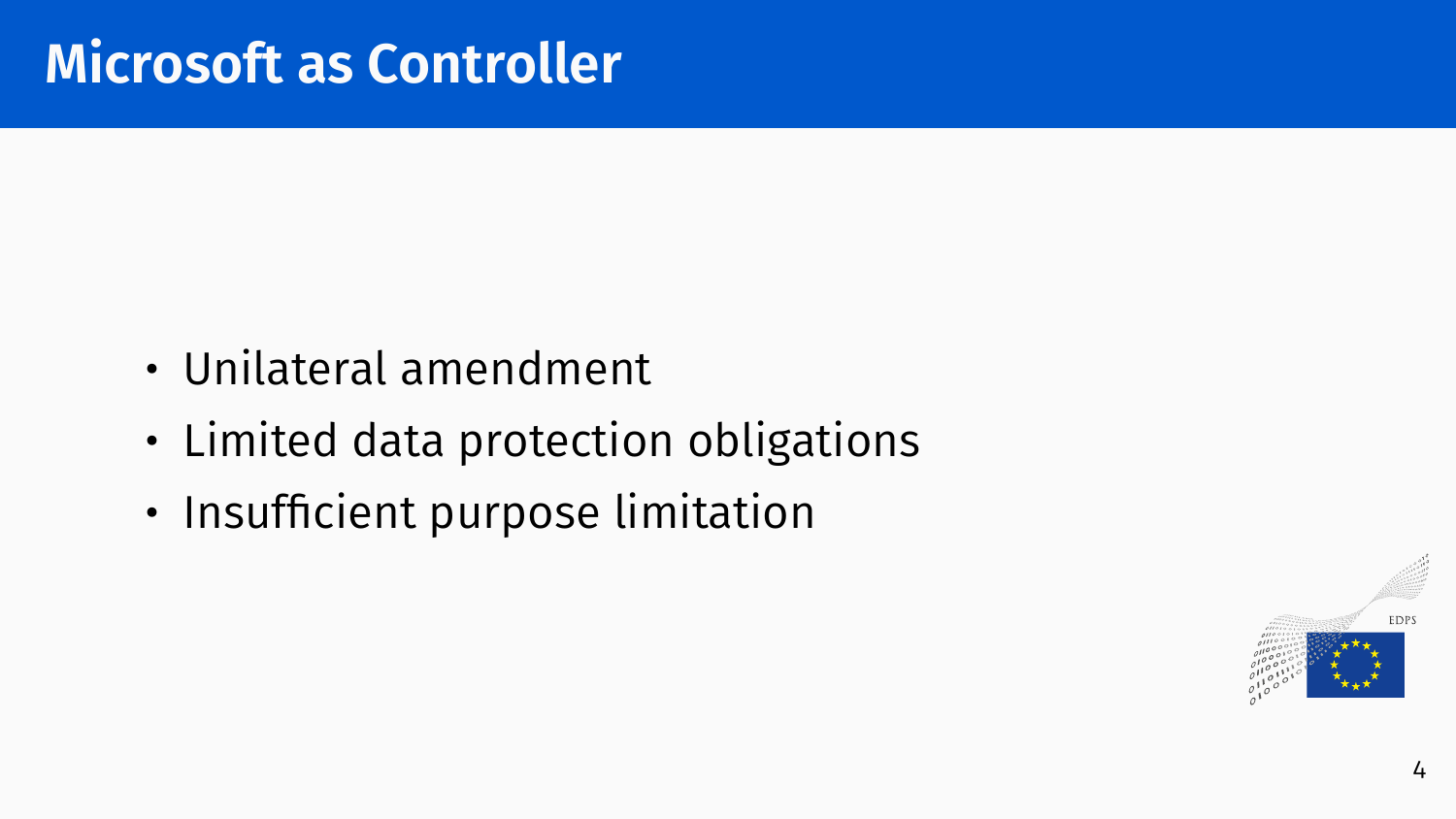- Unlimited right to modify standard documents
- Standard documents may trump negotiated provisions
- Recommend: unambiguous order of precedence + changes by common agreement

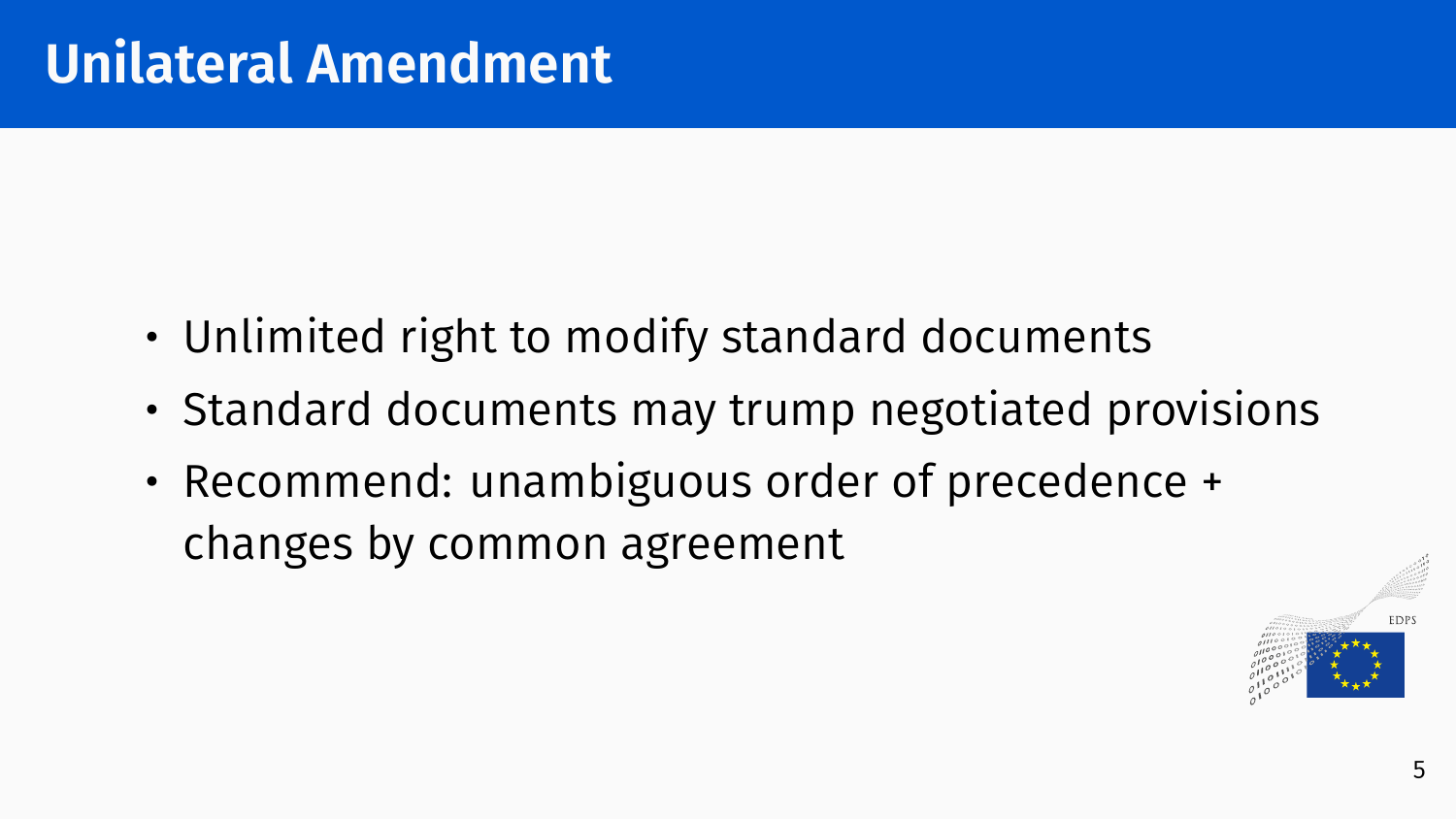- Negotiated terms only cover data *provided* through use of the *online services*
- Microsoft decides how other categories of data protected
- Recommend: broaden scope to cover all personal data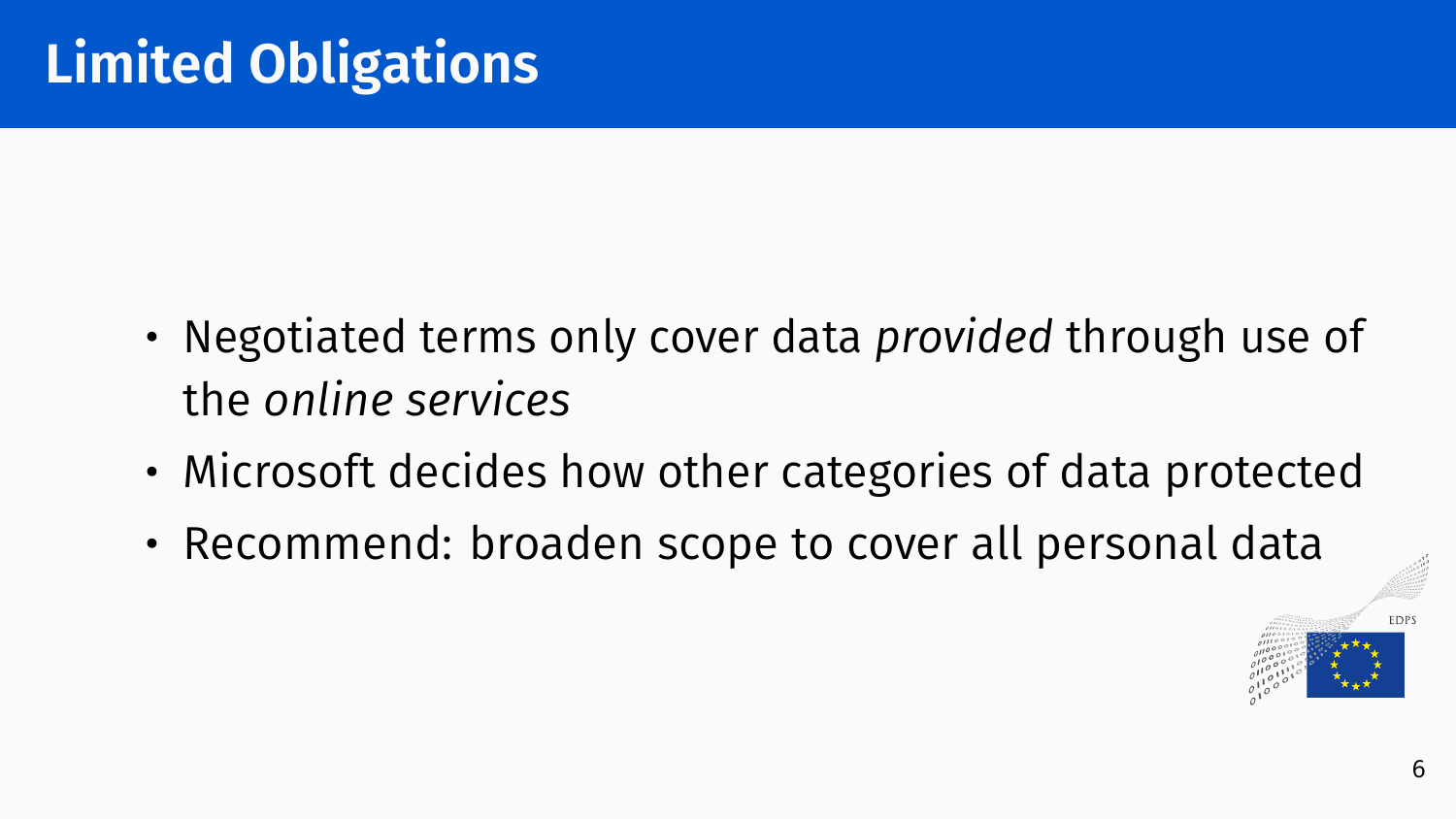### **Insufficient Purpose Limitation i**

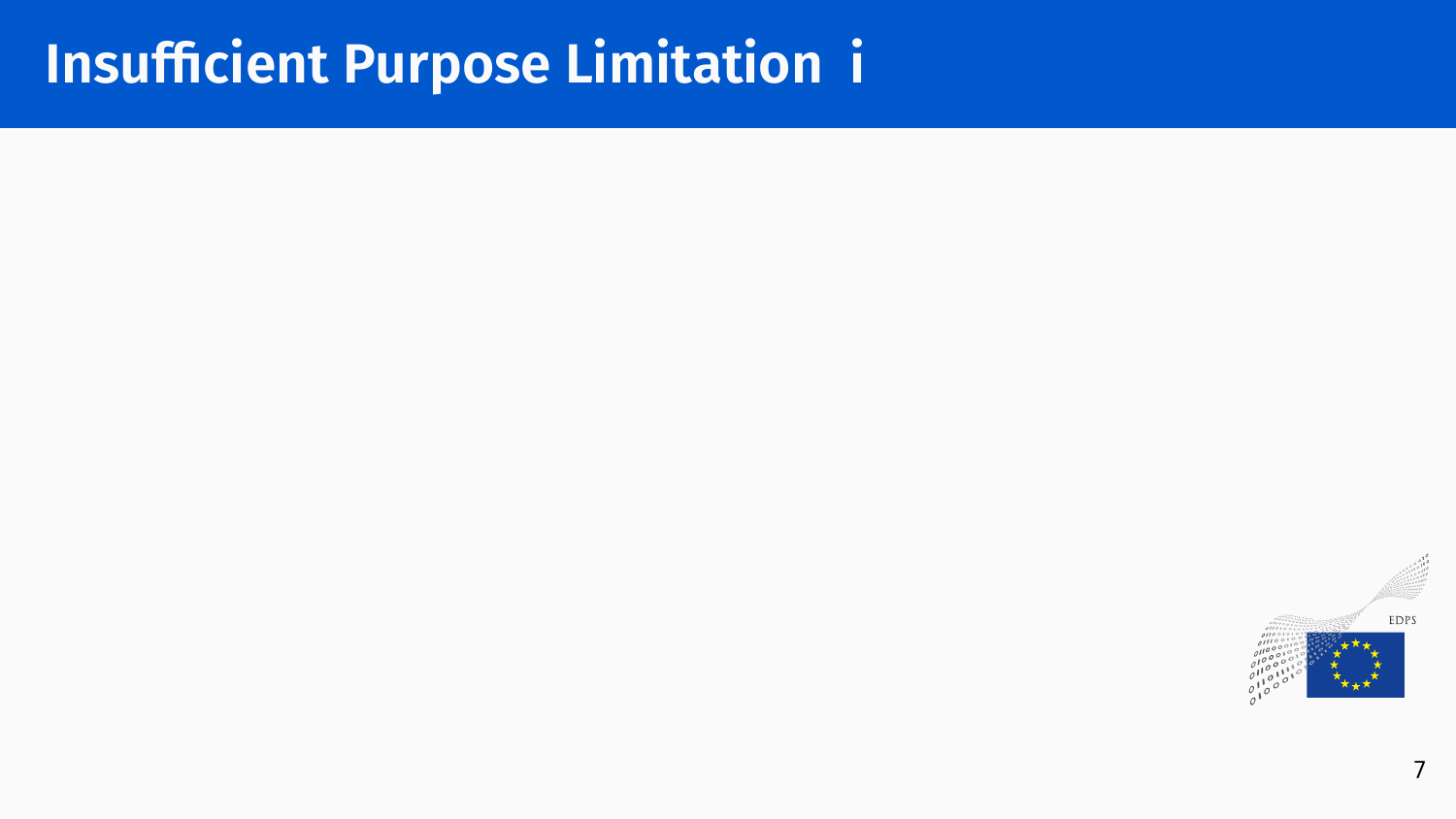### **Insufficient Purpose Limitation ii**



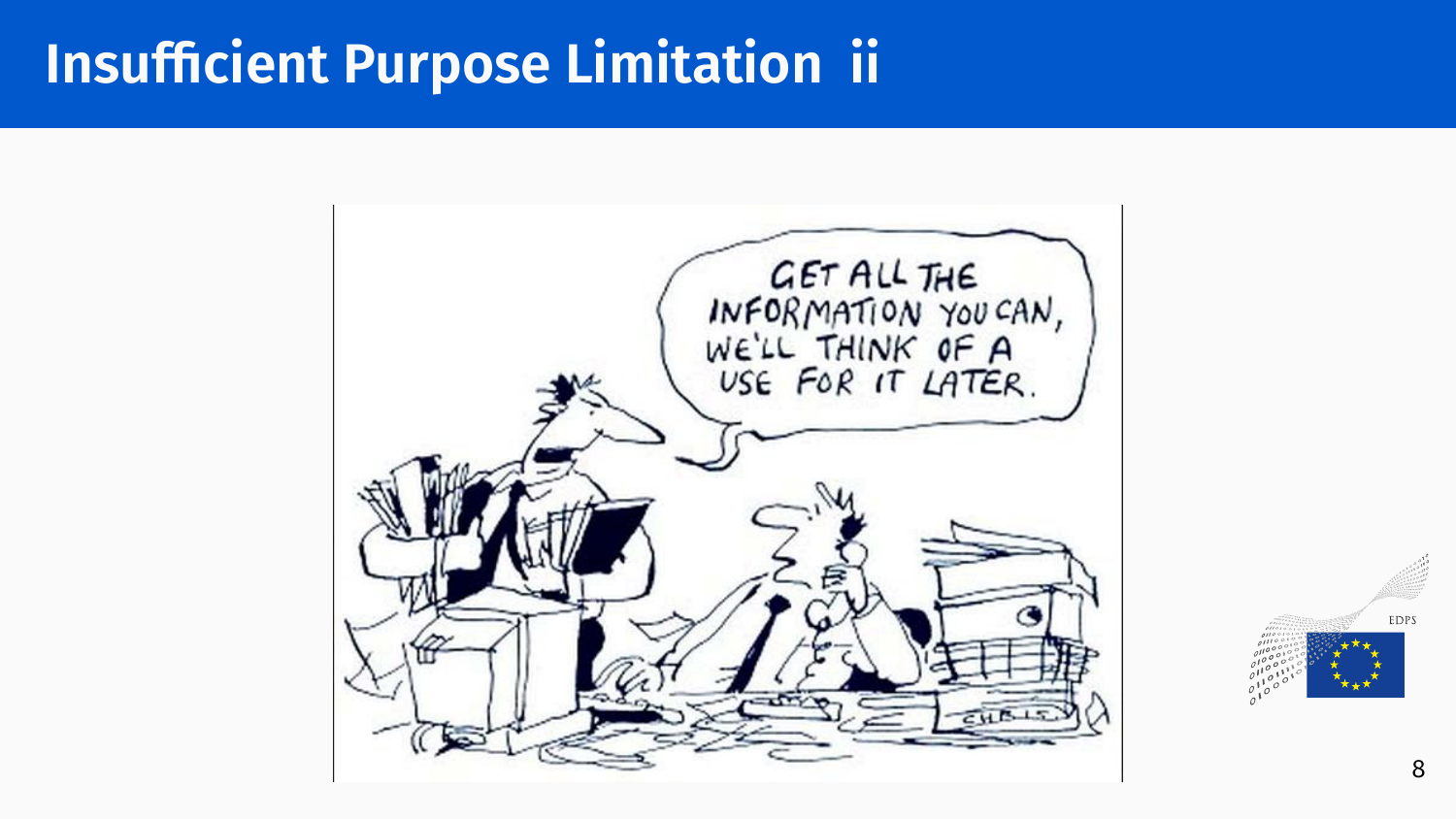- Dual legal regime: GDPR and Reg. 2018/1725
- Makes supervision and enforcement messier
- Brings in legitimate interests processing by the back door?
- Recommend: institutions be sole controllers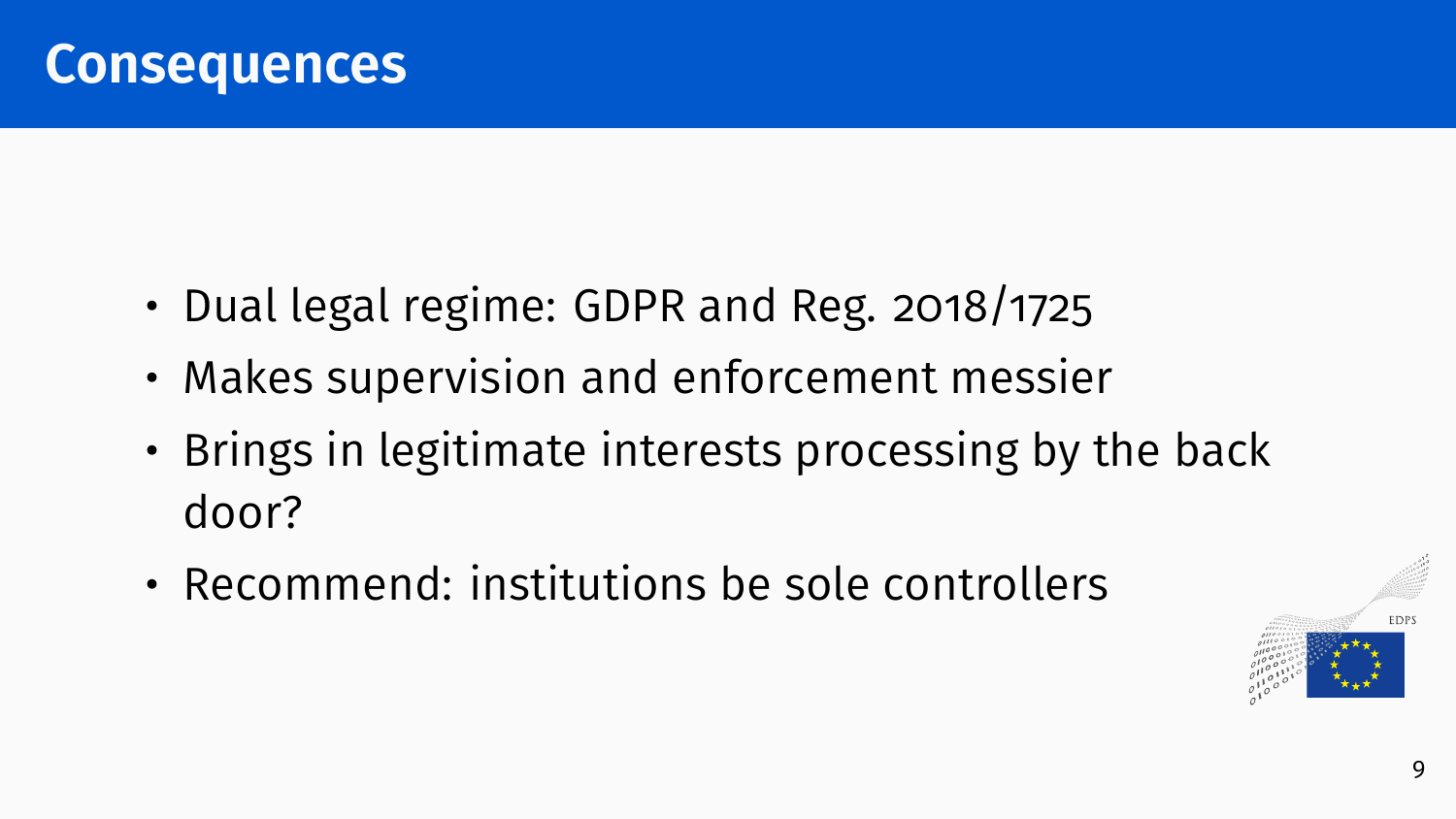### <span id="page-12-0"></span>**[Controller-Processor Agreement](#page-12-0)**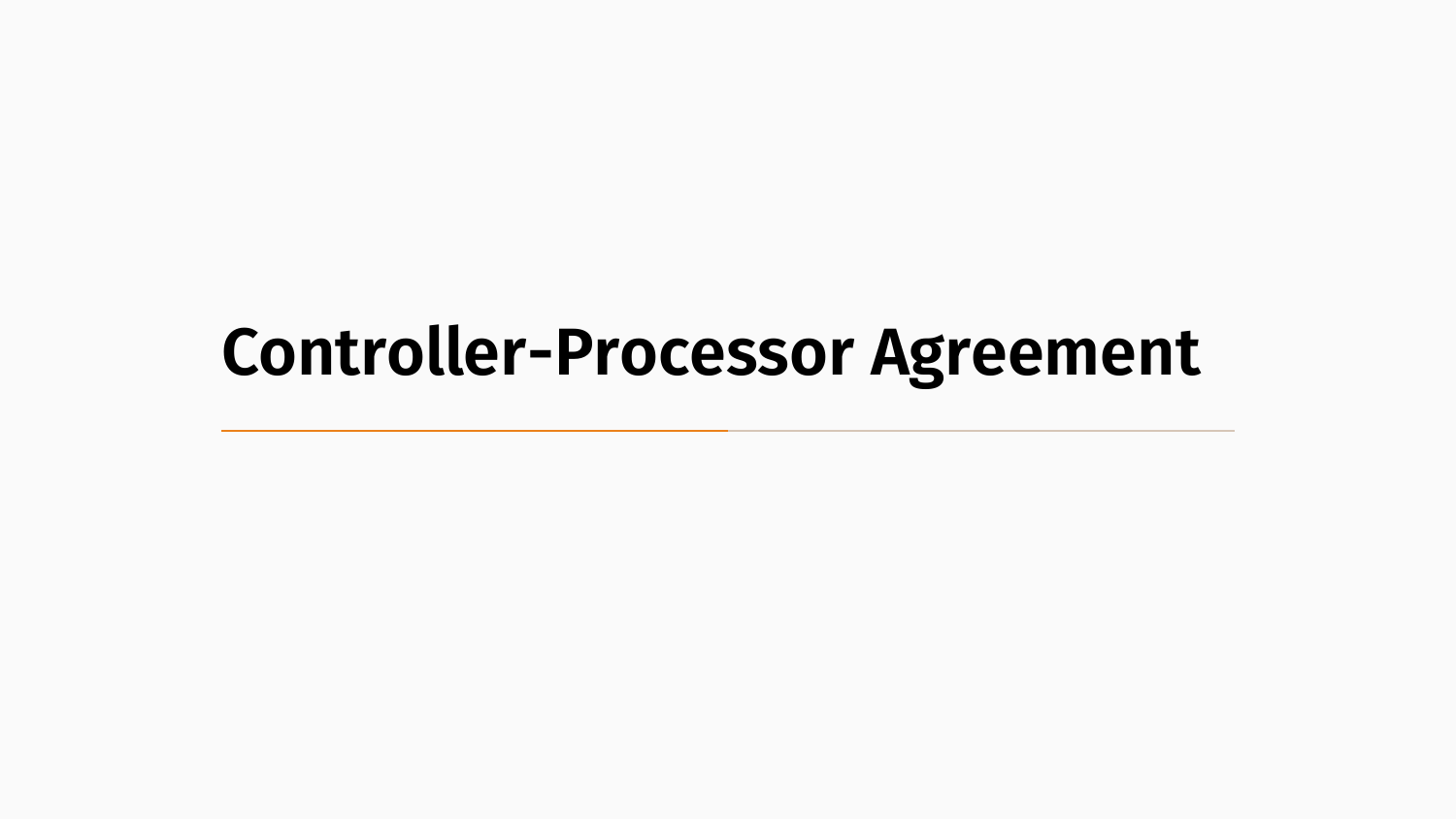#### **Controller-Processor Agreement**

- Controllership rights
- Sub-contractors
- Audit rights
- Recommend: comprehensive controller-processor agreement

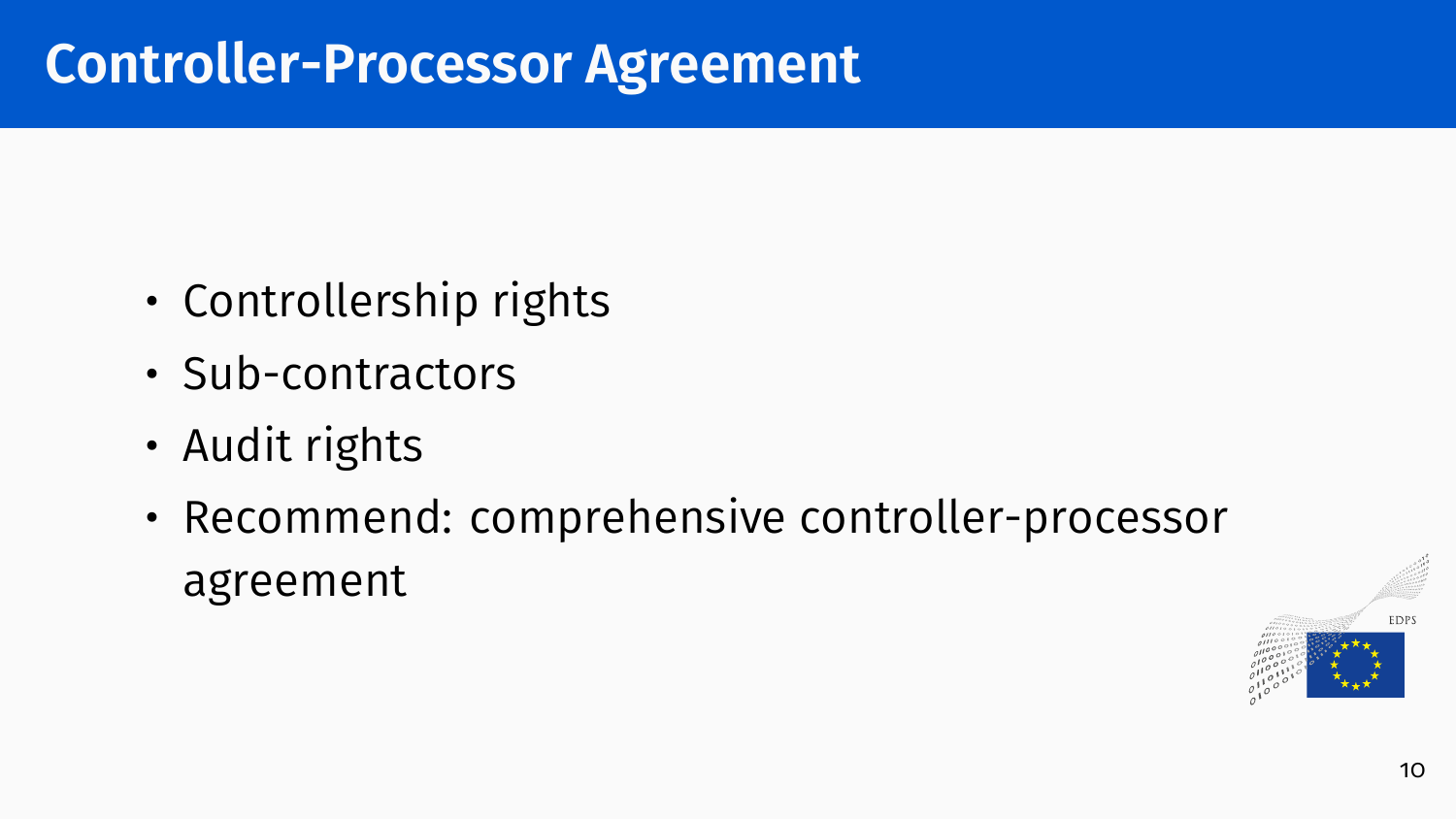#### **Sub-Processors**

- General authorisation is limited in scope
- No other authorisations?
- Insufficient information on sub-processors
- Don't want to authorise? Stop using Microsoft software

#### **Recommend:**

- prior authorisation for all sub-processors
- full information
- institutions give authorisation freely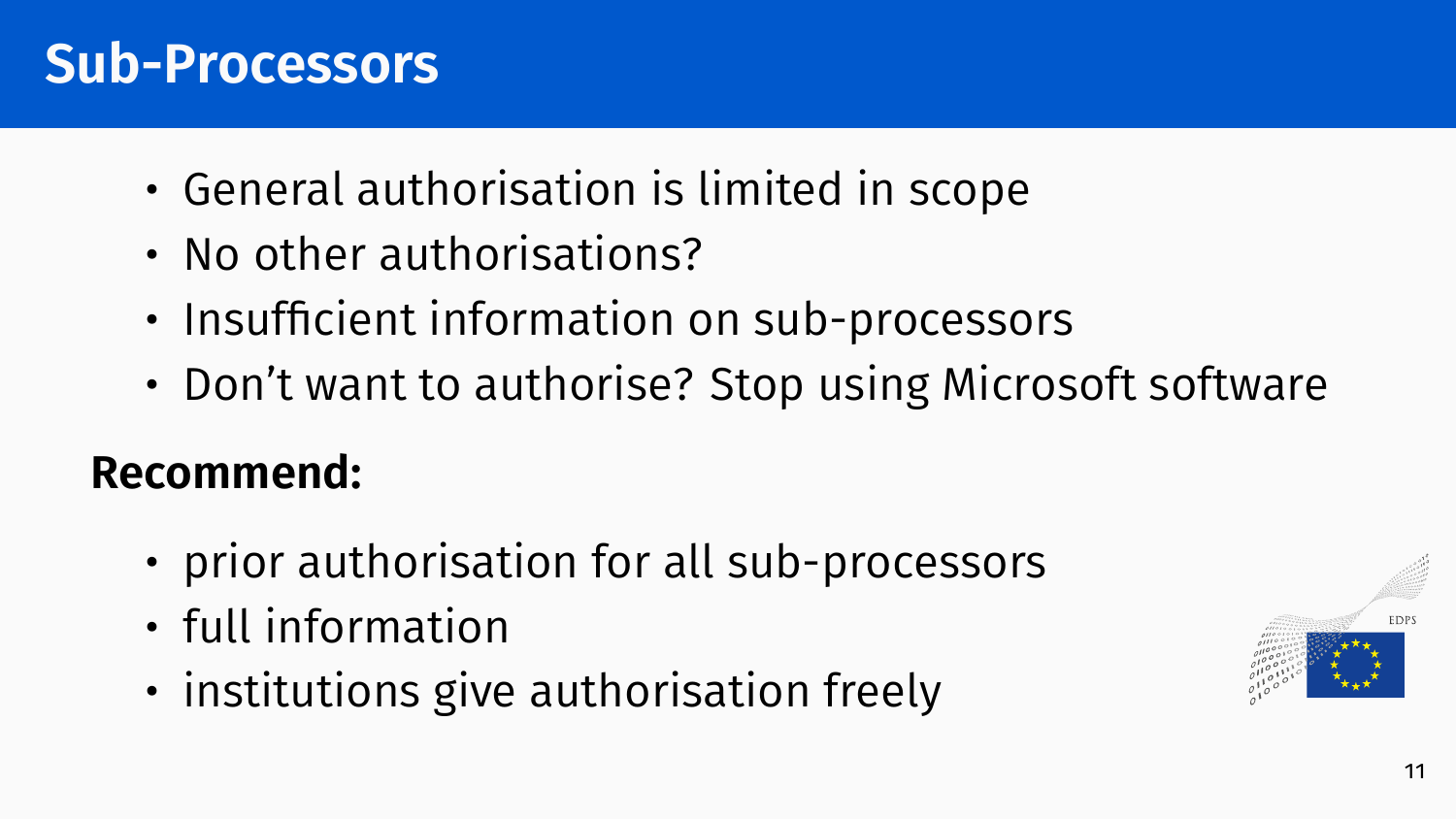### **Audit Rights**

- 'Security audits' arranged by Microsoft
- Not data protection audits?
- Not audits 'conducted by the controller'

#### **Recommend:**

- detailed, effective audit rights
- full information
- regular, risk-based audit programme

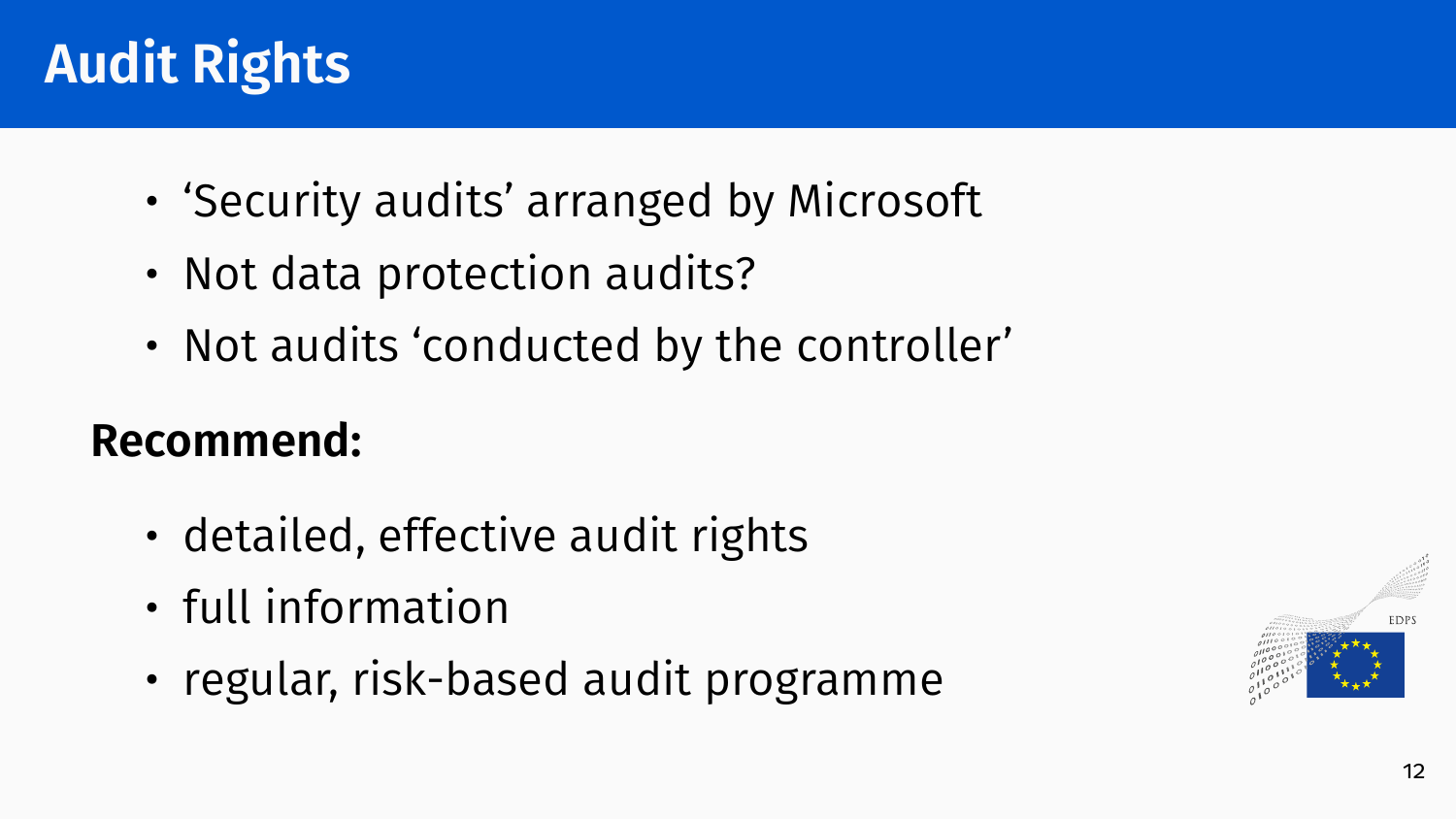# <span id="page-16-0"></span>**[Data Location, Transfer,](#page-16-0) [Disclosure](#page-16-0)**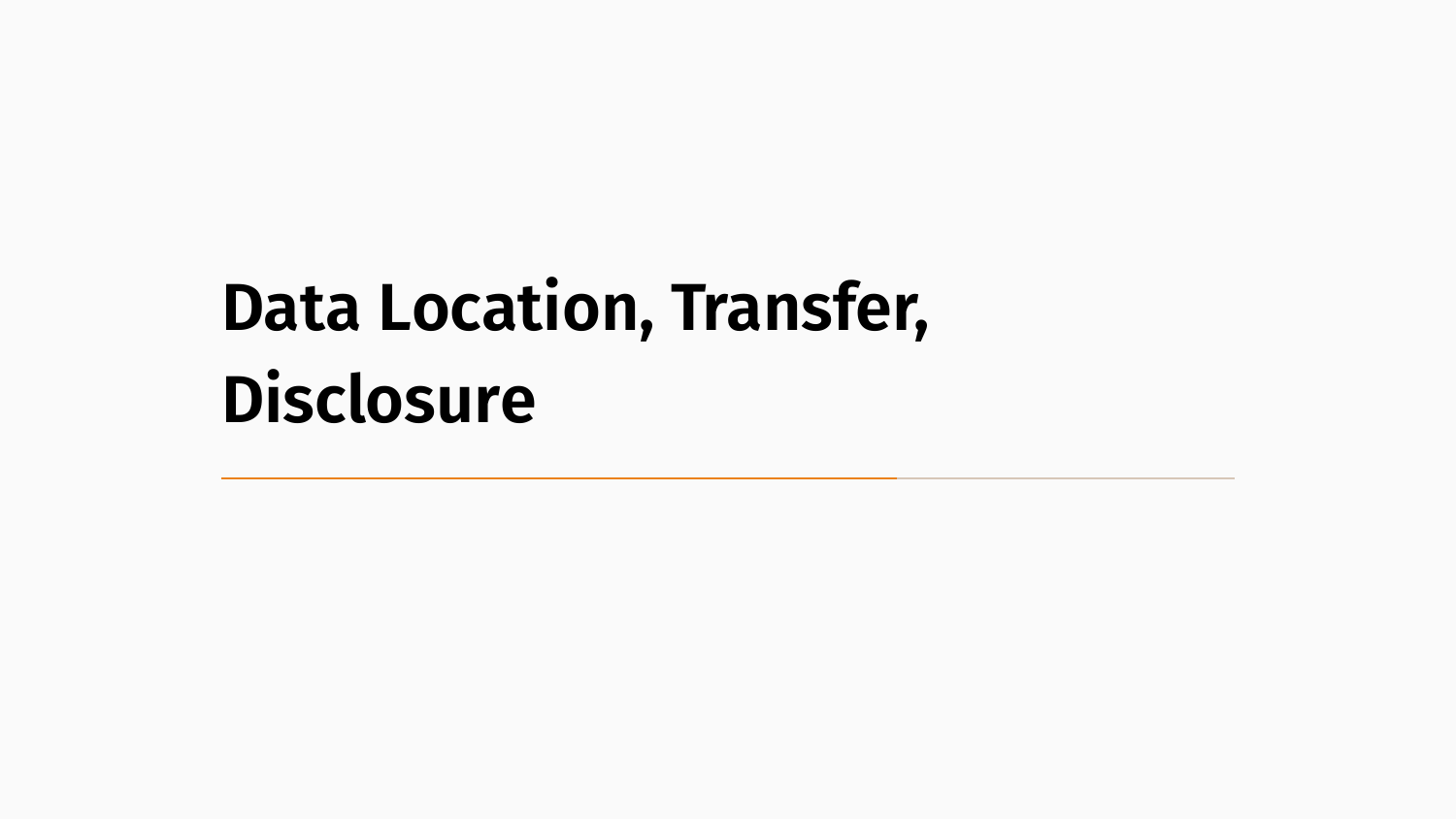- Some data *provided* through use of 'core' *online services* stored in EU
- Other data can be transferred outside EU/EEA
- Route taken by data in transit unknown

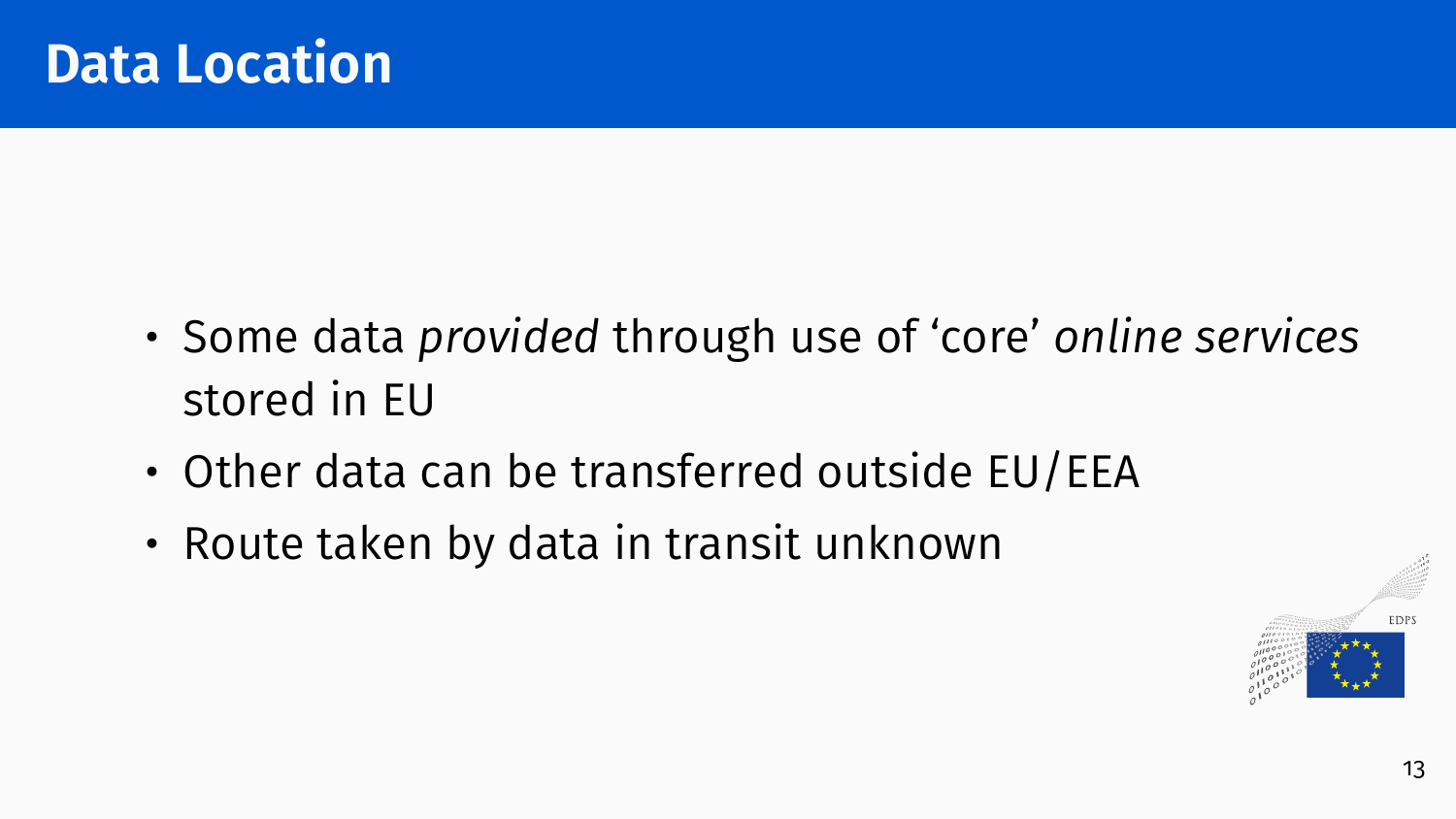- Limited instructions on what to transfer, when and for what purpose
- No detailed safeguards
- SCCs not compliant

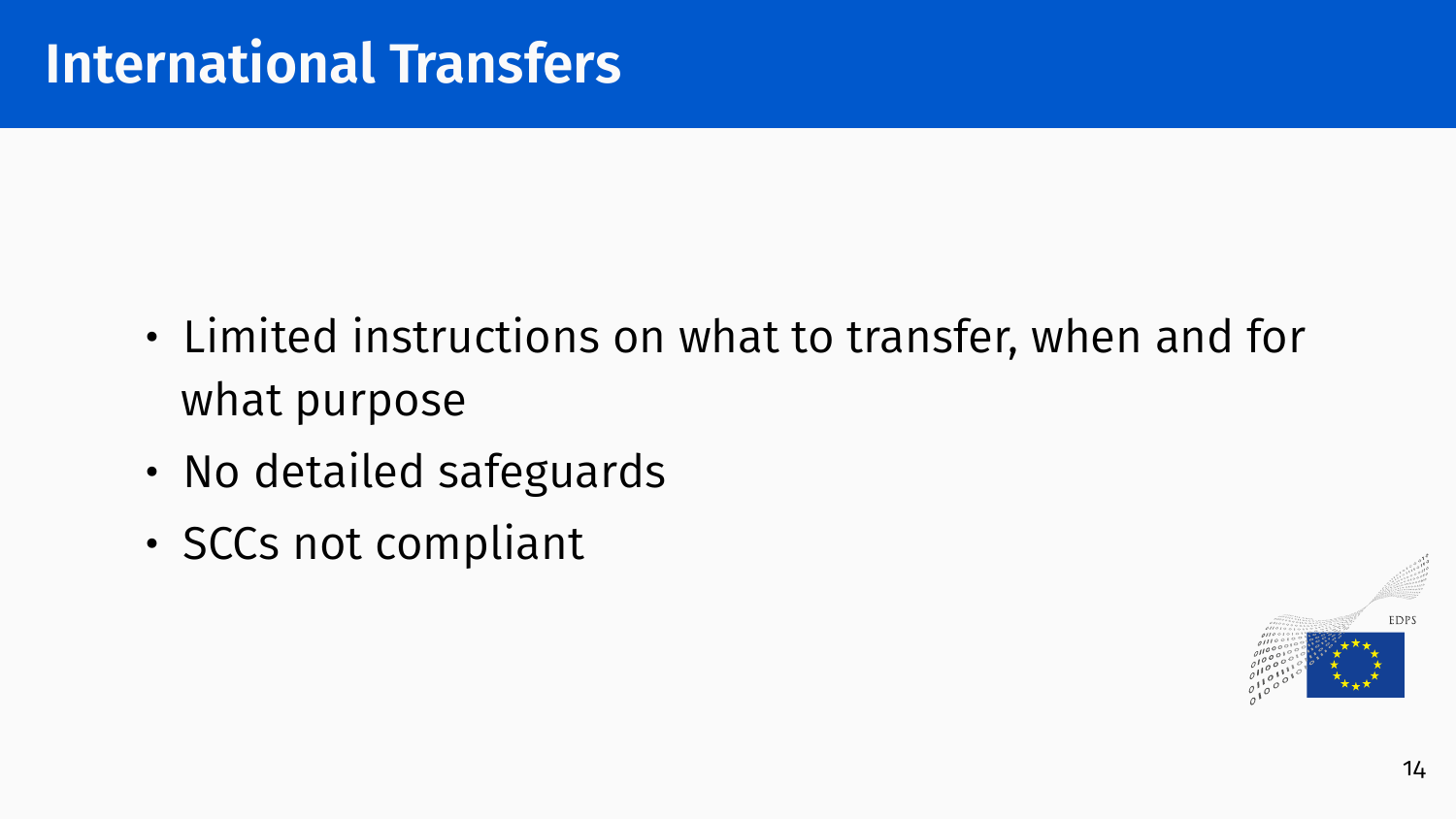- Microsoft can disclose if considers has a legal obligation
- Protocol and Reg. 2018/1725 may not protect institutions

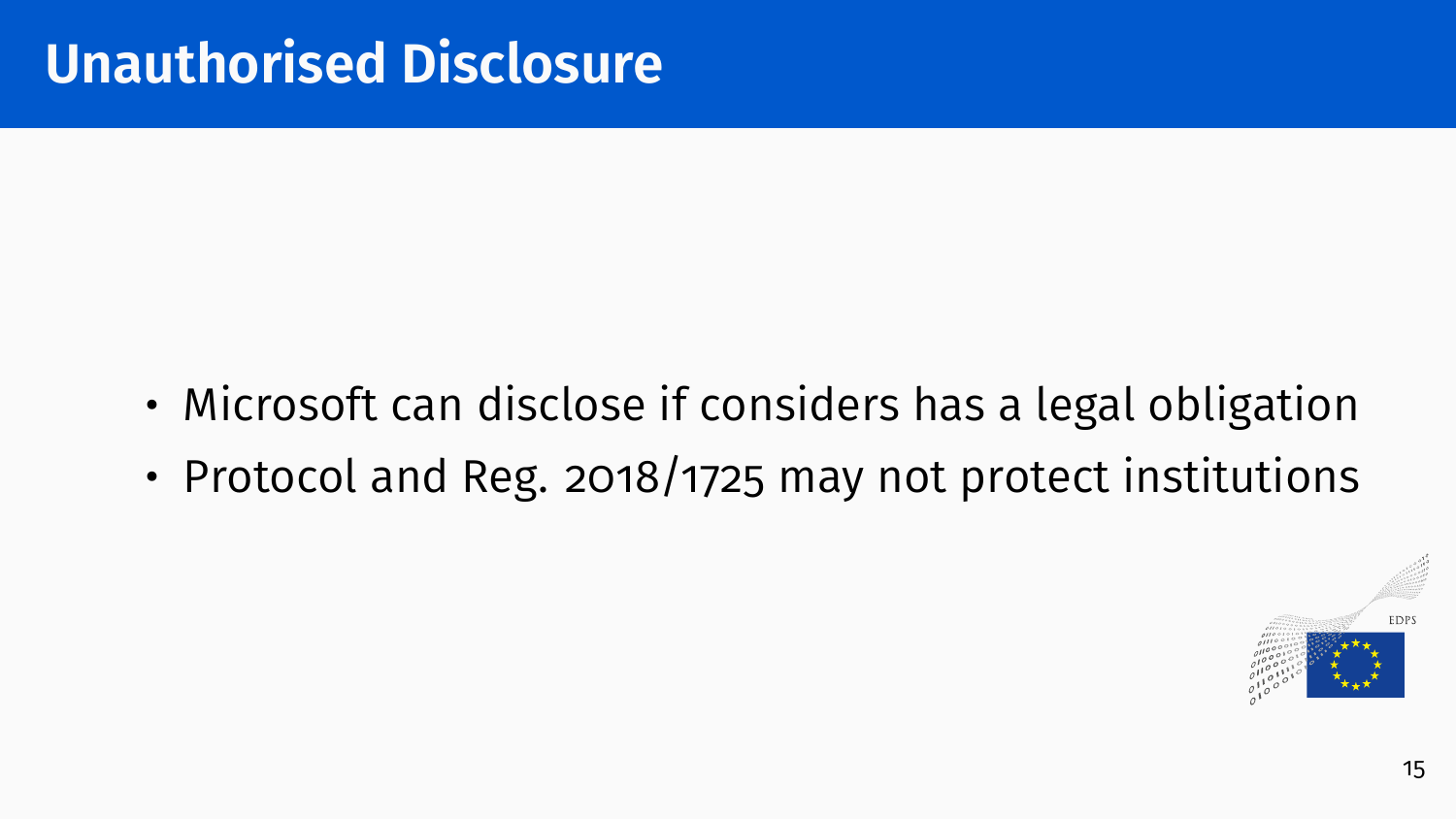#### **Consequences**

- Difficult to check compliance if data outside EU/EEA
- Difficult to protect data in transit if don't know route
- Difficult for data subjects to enforce rights if no safeguards
- Difficult to enforce EU law to prevent disclosure

#### **Recommend:**

- location of data specified for each service
- complete safeguards for transfers
- strict controls + full info on disclosure
- control over sub-processors

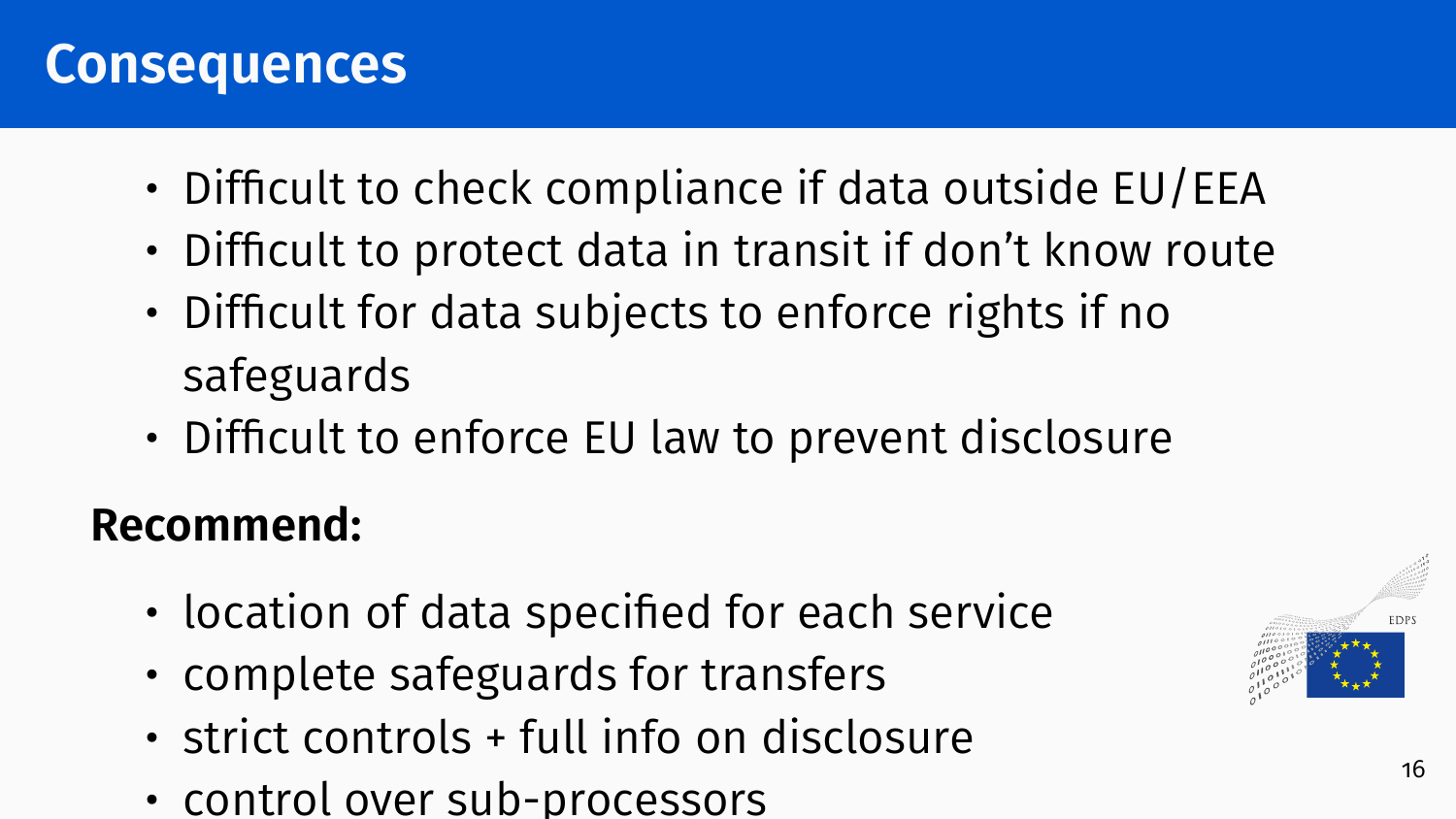# <span id="page-21-0"></span>**[Technical Measures](#page-21-0)**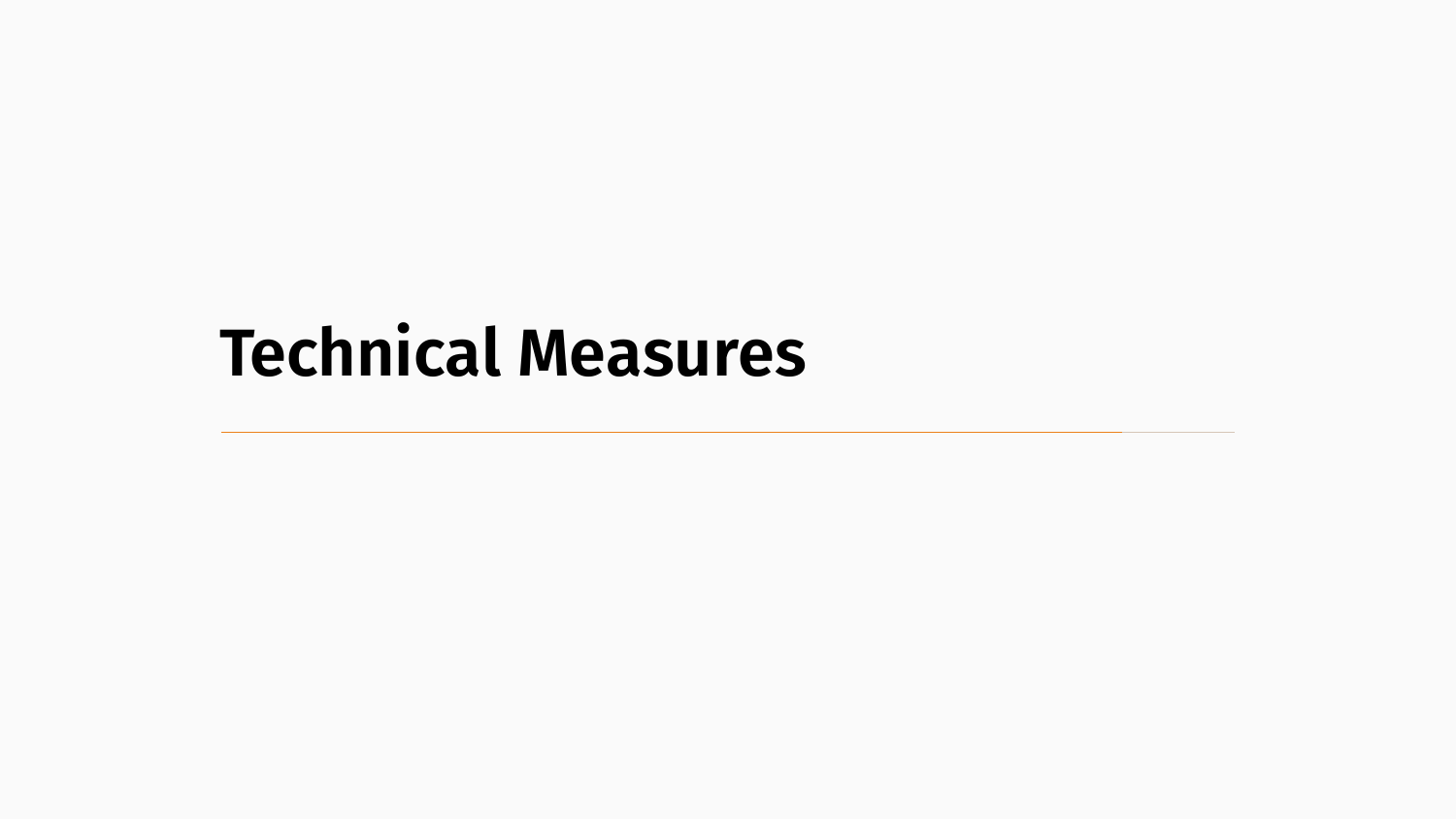- Block unlawful flows
	- functional controls (e.g. diagnostics configuration)
	- network filters (as necessary)
- Test applied measures
	- indeed seek provider's support, yet...
	- challenge provider's assumptions and statements

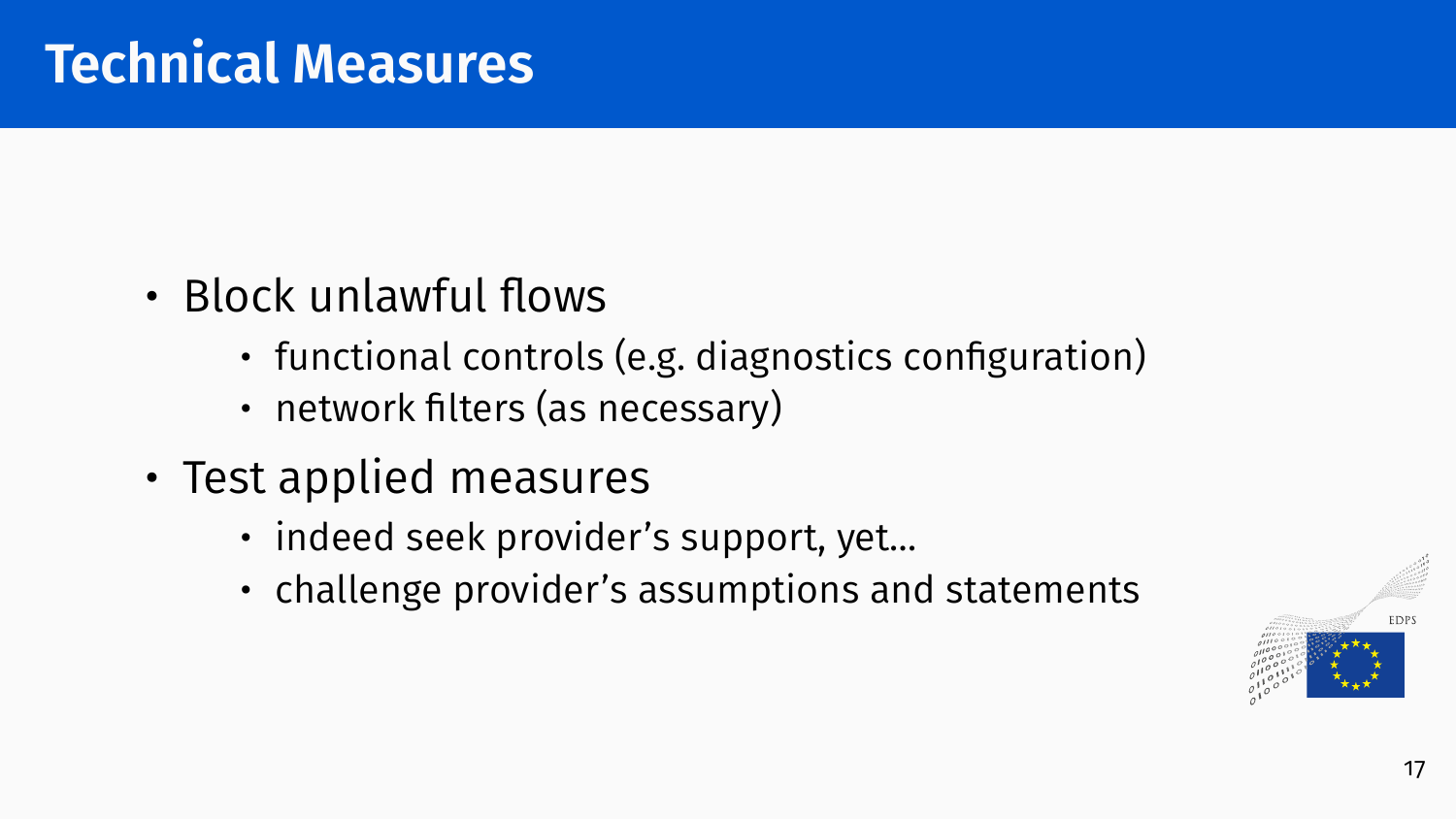# <span id="page-23-0"></span>**[Planning New Services](#page-23-0)**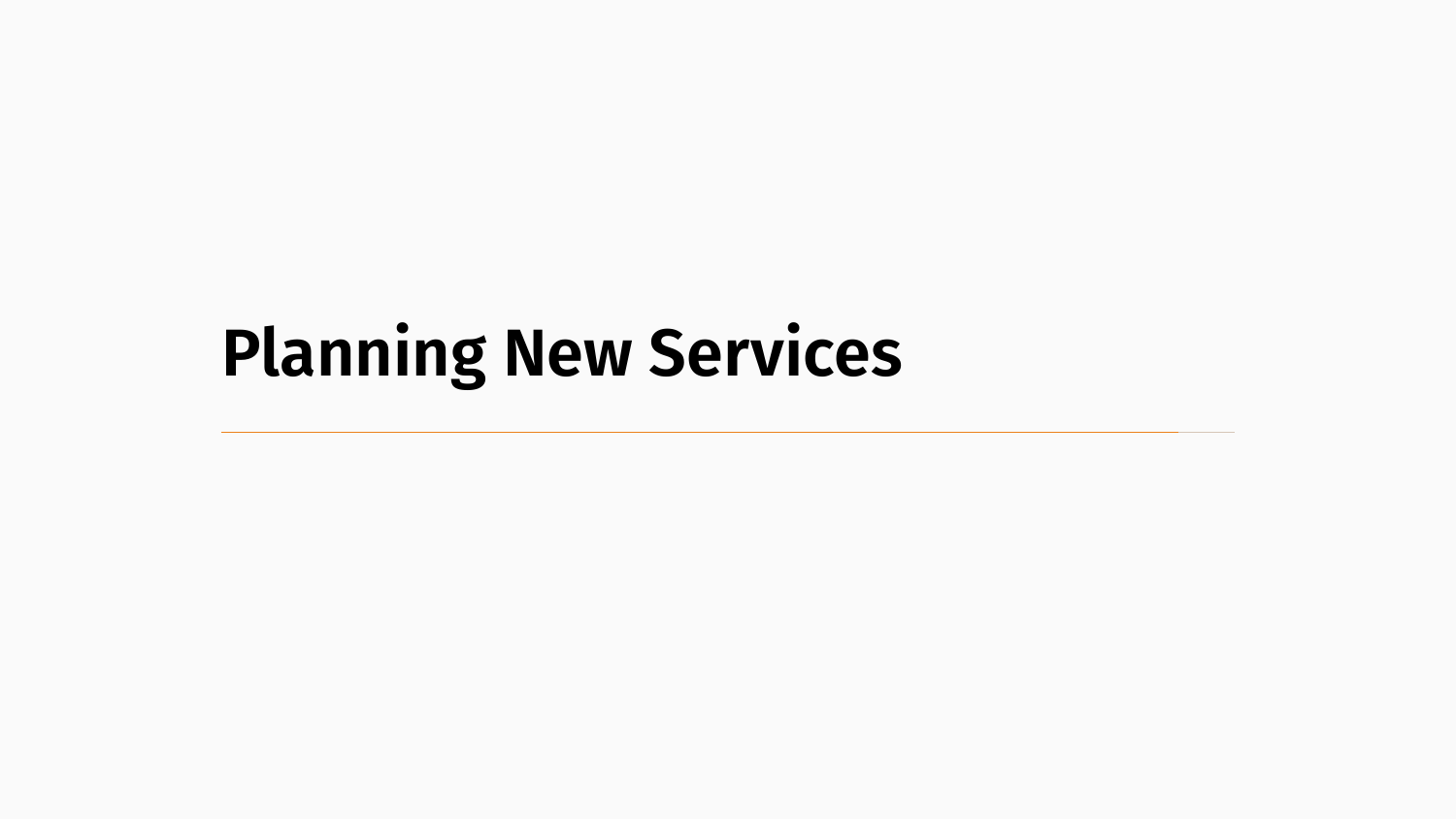### **Planning New Services**

- Cloud Computing GLs still valid
	- This guidance details them on the contractual part
- 'Cloud option' methodology
	- High level assessment on whether 'candidate' to the cloud. If so…
	- Identification of available solution or requirements for procurement.
	- Assessment of the specific DP risks in supporting the targeted processing